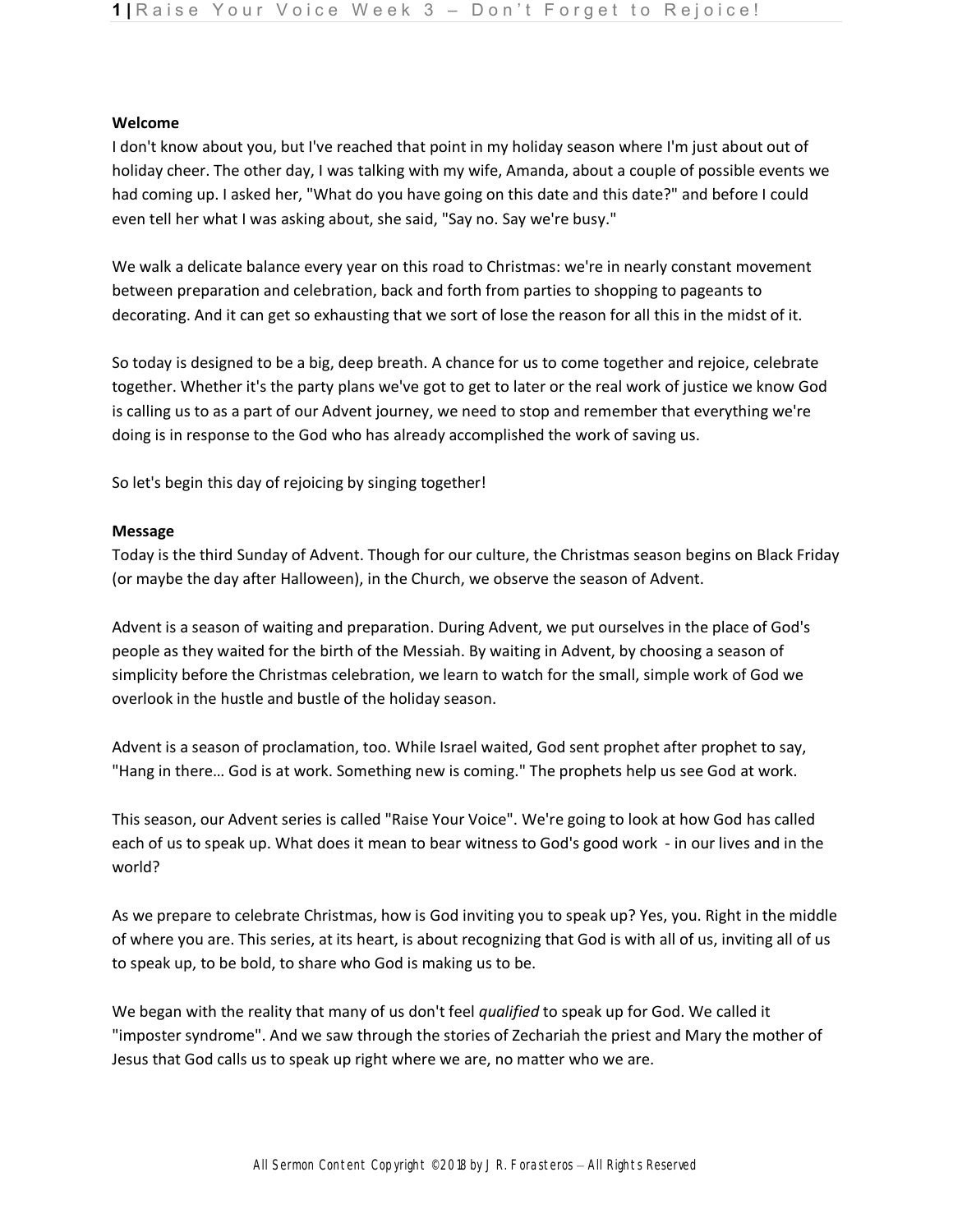Last week, we saw that, though we all come from different places, God calls IN those places to speak up. And by attending to where we are in God's story, we can hear how God is calling us to speak up, how our places shape our stories.

This week, I want to address the fatigue that often sets in when we work for justice. You know what I mean: now that we're connected instantly with people not just across the nation but the world, we have an endless barrage of things to care about from natural disasters to acts of terror to the murder of journalists to the refugee crisis to #metoo… and that's just scratching the surface.

In fact, if you take what we've been talking about for the past couple of weeks seriously, if you really dig in, understand who you are and who God is calling you to be, how God is calling you to speak up *right where you are* because of who you are, then you hit this fatigue pretty fast.

It's easy to get depressed at how many evils seem to abound in the world, and at how powerless I am to do anything about them.

So I have some strange advice for you today: When you're starting to feel overwhelmed or despairing: it's not up to you. Relax. Take a deep breath. And rejoice.

I know that's not what you expect to hear during Advent. This is a season of prophecy and proclamation. We're preparing the world for the return of Jesus!

But on week 3, right in the middle of the season, we light a pink candle - different from all the others. As a reminder that even in the midst of our proclamation and preparation, we have to rejoice. Because ultimately this isn't our work. It's *God's* work.

[Scripture Slide] Writing to God's people as they longed for their Messiah, the prophet Zephaniah said,

Sing, O daughter of Zion; shout aloud, O Israel! Be glad and rejoice with all your heart, O daughter of Jerusalem!

For the LORD will remove his hand of judgment and will disperse the armies of your enemy. And the LORD himself, the King of Israel, will live among you! At last your troubles will be over, and you will never again fear disaster. On that day the announcement to Jerusalem will be,

"Cheer up, Zion! Don't be afraid! For the LORD your God is living among you. He is a mighty savior. He will take delight in you with gladness. With his love, he will calm all your fears. He will rejoice over you with joyful songs."

"I will gather you who mourn for the appointed festivals; you will be disgraced no more. And I will deal severely with all who have oppressed you. I will save the weak and helpless ones; I will bring together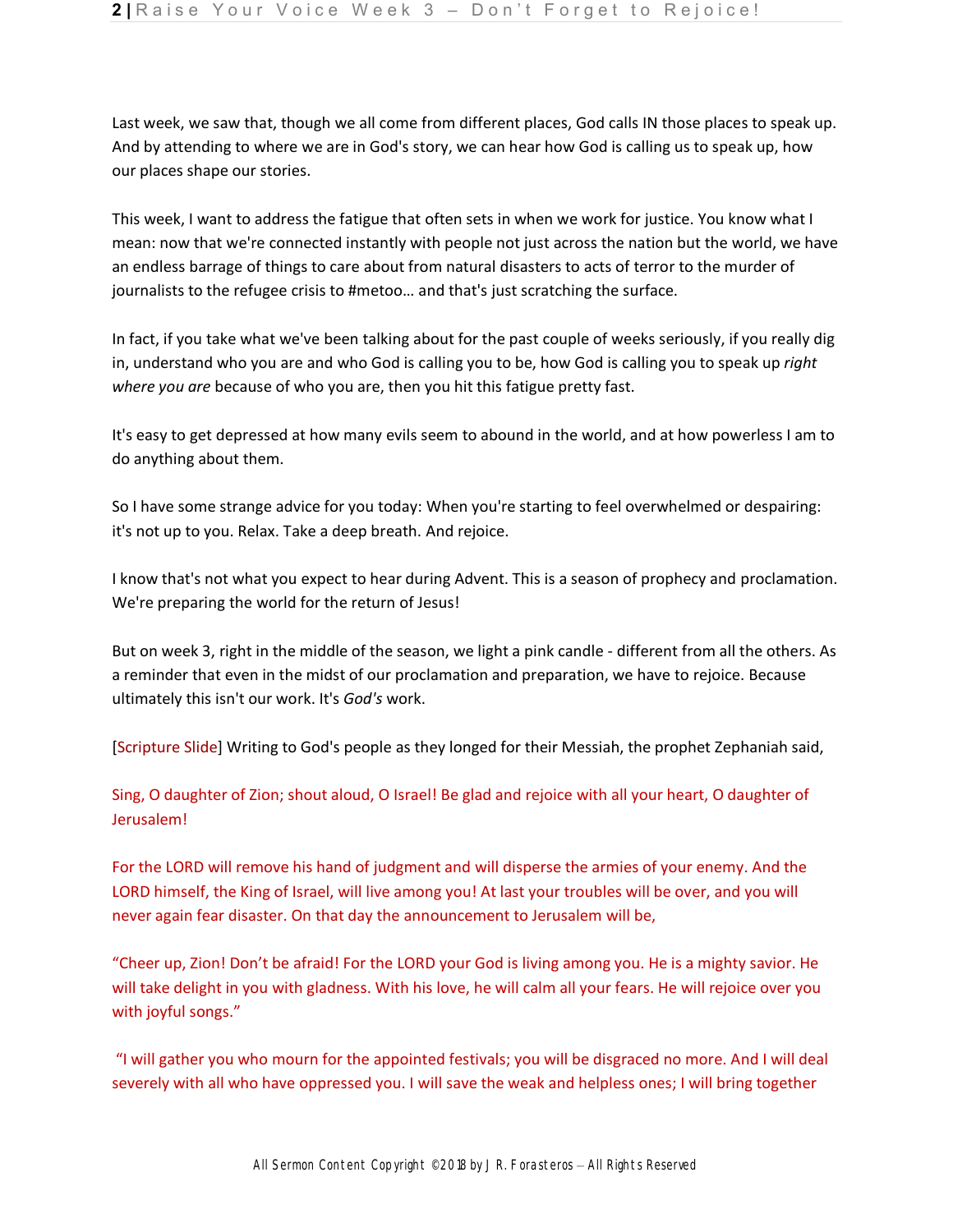those who were chased away. I will give glory and fame to my former exiles, wherever they have been mocked and shamed.

On that day I will gather you together and bring you home again. I will give you a good name, a name of distinction, among all the nations of the earth, as I restore your fortunes before their very eyes. I, the LORD, have spoken!" -- Zephaniah 3:14-20

Right in the middle of the command, the prophet says, ""Cheer up, Zion! Don't be afraid! For the LORD your God is living among you." The Hebrew that gets translated "Cheer up" is actually, "Don't weaken your hand." The language comes from a person plowing a field, their hands gripping the handles of the plow, breaking up dirt so the soil can receive seed and be fruitful.

That's how it often feels when we're doing the work of justice - that the hearts we're speaking to are hard, that people don't want to listen - they're unwilling or too busy.

So the prophet says, "Hey! Tighten up that grip! Keep plowing that field! You're doing good, necessary work!"

This is a powerful message for those of us who get worn out, beaten down or discouraged by the good work we want to do. And even more so for those of us who get discouraged by the good work we wish we were doing. Those of us who are so busy checking off the next thing on our to-do list we can't even think about speaking up for larger issues in our community or in our world.

But how do we tighten our grip? According to Zephaniah, we Sing! Rejoice! Don't be afraid!

Not, and this is important, because everything was already hunky dory. Far from it. The people of Zephaniah's day were still aching for God to come.

But the prophet's instruction to them is to rejoice!

Taking time to celebrate in the midst of our work isn't a waste of time. It's not a distraction from the important stuff. It's part and parcel of the work itself.

We have to stop and rejoice along the way. Because when we do, we remember that this is God's work, not just ours. We didn't start the project of redemption. God did. And we're not the ones responsible for finishing it either. God is.

So we can take time to rejoice. Celebrate. And by doing so, we strengthen our grip on the plow and get back to work.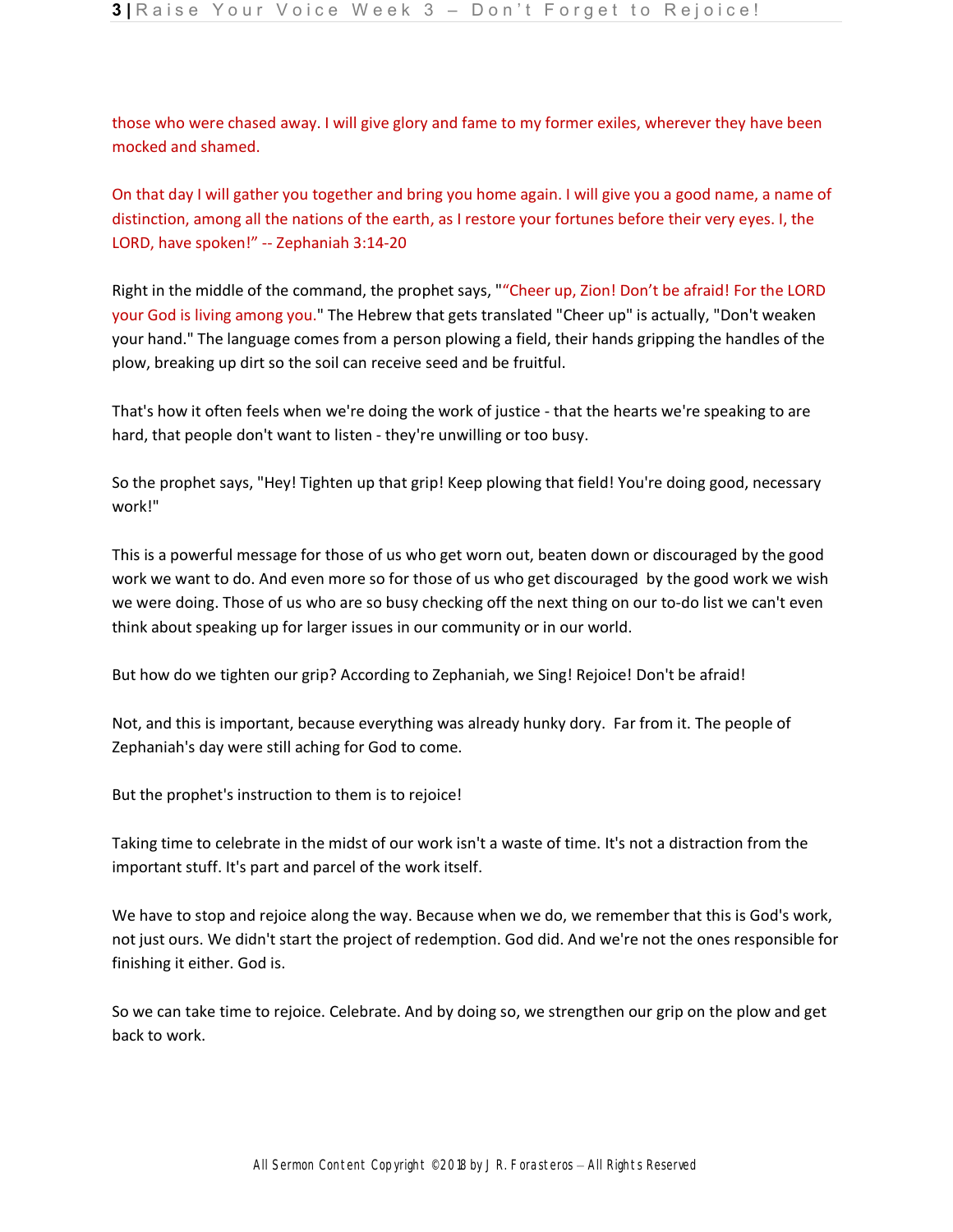Now it's the holiday season, which means a lot of us are thinking, "Yeah I'm basically celebrating nonstop. Between office holiday parties, neighborhood get togethers, C-Group Christmas, kids' holiday pageants, secret santas and more, I'm getting in plenty of rejoicing."

A lot of us are doing so much rejoicing it's killing us.

Which begs the question: is what we're doing really refreshing us? The whole point of rejoicing is in the word itself: We're "re-joying" ourselves. We're reconnecting to the core of God's love for us and promises to us. We're re-centering ourselves in our true identity: children of God, heirs of God's promises, the children of the Christmas story: God with us.

It's entirely possible, to go through celebratory motions without truly celebrating. Doing what we've always done simply because it's what we do between Thanksgiving and Christmas, with no real mindfulness, and no real rejoicing.

Parties, pageants and gift exchanges become chores rather than blessings. They become leisure rather than real rest. Especially during this time of year, if we want our rejoicing truly to connect us back to the joy of Christmas, the joy that comes from God with us, we must be mindful.

Kathy Khang offers for steps to this genuine joy: Rest, Restore and Readiness.

## (Read pp70-72)

It seems selfish, particularly in a season so focused on giving to others, to talk about taking time for ourselves. But the reality is that the work of proclamation before us is tremendous. It's truthfully an impossible task - if it were something we were accomplishing only on our own.

Which is why the prophet commands us on this third week of Advent to rejoice! Take time to celebrate, to truly rest, be restored and ready for the proclamation of the good news of Christmas.

Even Mary, when she learned what was ahead of her, took time away. Can you imagine the chaos of Nazareth, when Joseph and his family learned she was pregnant outside of their promised marriage? And yet she left for three months, went to stay with her cousin Elizabeth. Why? It was good for her spirit. She needed to rest, to be restored, so she could be ready for the road ahead of her as the mother of God's promised Messiah.

We have important work to do in the days ahead - both as we approach the last couple of weeks of preparing for Christmas and, in a larger sense, as we consider how God is calling us to be agents of justice and hope in our world.

It's easy to get discouraged by how hard the soil is, by how much work remains to be done.